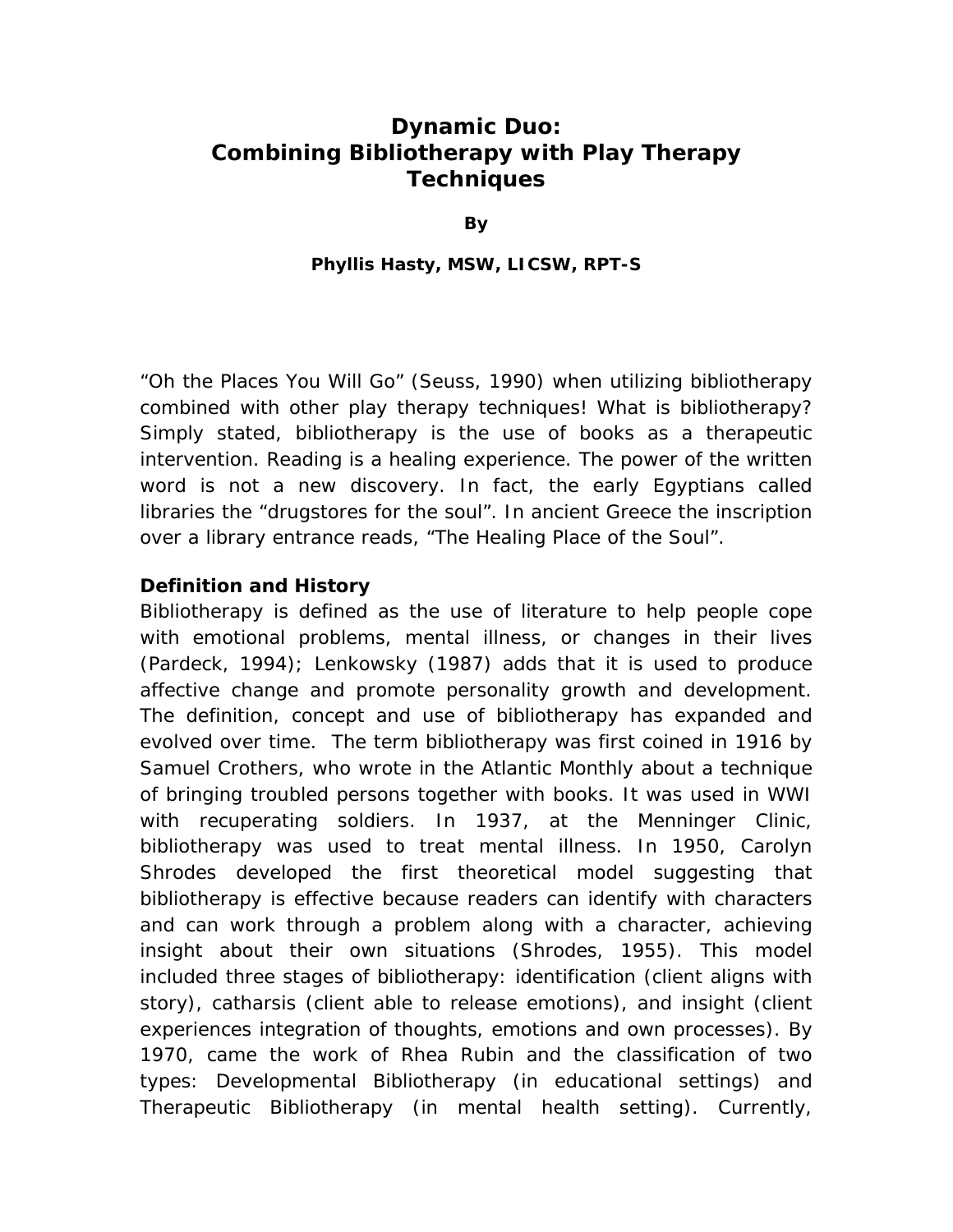research shows that bibliotherapy has been employed by nearly every helping profession with all age groups, in multiple populations and with a wide range of benefits (Pehrsson and McMillen, 2006).

#### **Benefits**

Children naturally enjoy stories and having books read to them. They relate to and learn from repetition as Dr. Seuss and Mem Fox have shown in their many beloved stories with distinct rhythm and rhyme. When reading to my own children, I would barely finish the last line before they would exclaim, "do it again". Yet bibliotherapy involves more than pleasure reading, as the client experiences Shrode's stages of identification, catharsis and insight. Memorable characters and ideas can unblock emotions and provide opportunity for the client to recognize and understand themselves and others as guided by a welltrained therapist. Children do not have to "own" their problems as books provide some psychological distance and safety. Well-selected books can promote healing and social development and encourage self-efficacy. Books can enhance insight, identity, and foster empathy and responsibility. Bibliotherapy stimulates discussion, clarifies values, and identifies, validates, and normalizes feelings. In addition, bibliotherapy can present coping and problem solving skills. Bibliotherapy can be used with individuals, families or groups with a wide array of issues.

A therapist can "tailor" a book to a child's needs or age. One needs to inform the child that the story is being abbreviated or changed slightly. Often when I select *NoNo and the Secret Touch* (1993) by Sherri Patterson and Judith Feldman to use with an active preschooler, I will have to make adjustments as the story has more length then they can handle. Sometimes I summarize some pages or use two sessions to complete the book. A helpful resource guide, music tape, and coloring sheet are provided with this book. In addition I often combine it with the "*OK to Say No*" game from *Paper Dolls and Paper Airplanes* (1998) by Crisci, Lay and Lowenstein.

What about the child that is "too old or too cool" for books? Acknowledge age limitation but show your own love for the book –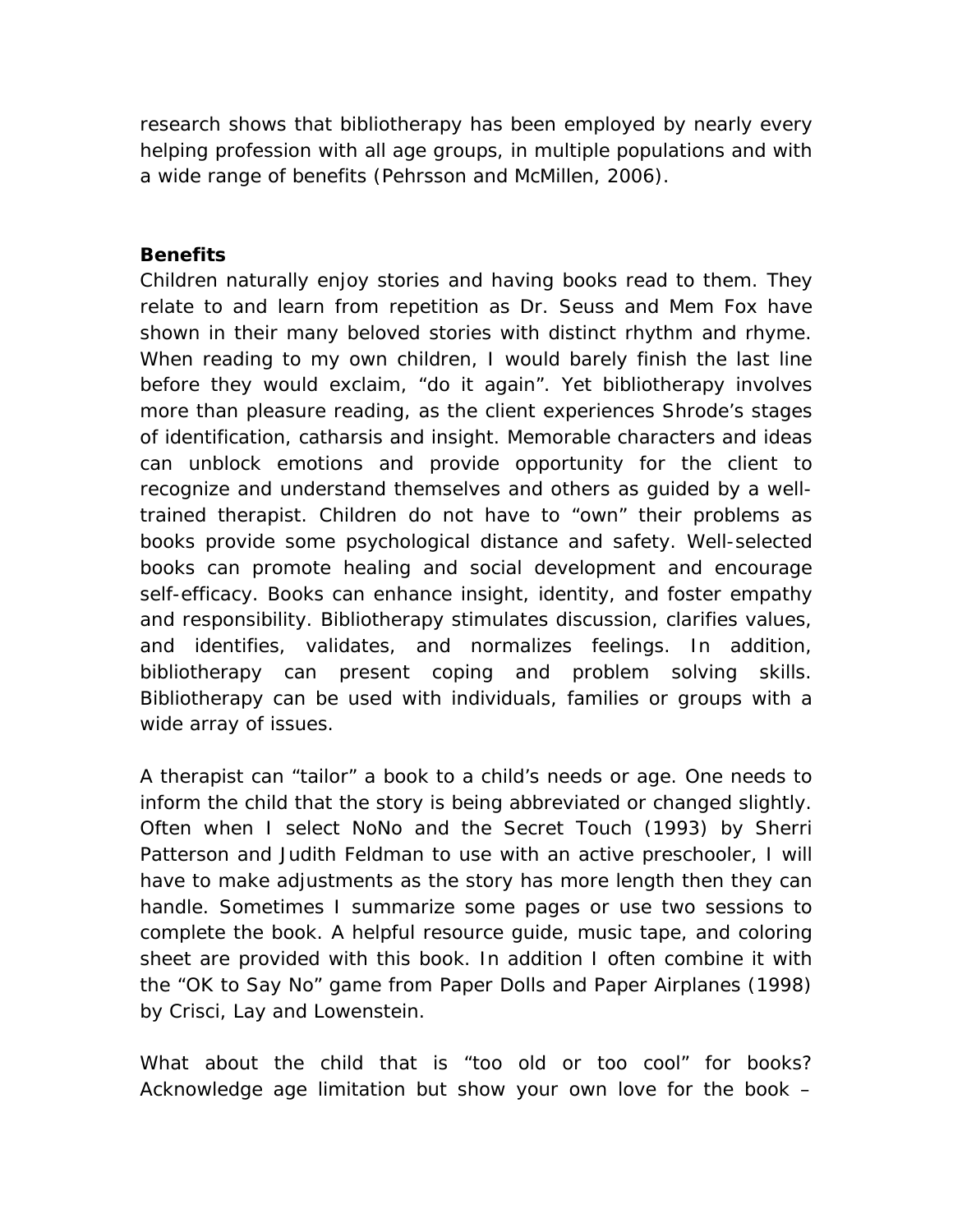enthusiasm is contagious. You might make the child "your consultant" on behalf of someone else. With children, one size does not fit all. Children connect or learn in one or more of four distinct ways: visually, auditory/language, kinestically/tactile, and logical/analytical. Thought provoking, beautifully illustrated books combined with hands on activities can address each of these styles. An example of this is seen in Jeanie Ransom's book (1994), *I Don't Want to Talk About It*, combined with "What Would You Be?", an activity designed by Paris Goodyear Brown (2002). This activity provides the child a hands-on opportunity to express emotions about parents getting divorced. On each page of the book, the child becomes a different animal with a different feeling: a porcupine so no one can touch her, a bird so she can fly away, etc. The child uses clay or paint to create the animal they would be. Goodyear-Brown provides processing questions as well.

Bibliotherapy can be utilized in engagement, assessment, treatment, and termination. On the initial visit children sometimes arrive with anxiety as their families have not explained to them about therapy. In some of these cases, I will select *A Child's First Book about Play Therapy (1994)*. A thorough assessment involves obtaining information from more than just the parents. Bibliotherapy combined with play techniques can be especially helpful in soliciting assessment information from the child's perspective. The book, *A Terrible Thing Happened* by Holmes (2000) provides opportunity for a child to open up about a traumatic event they may have witnessed or experienced. Sometimes what is bothering the child the most is not what is perceived by the parents to be the problem. Sueann Kenney-Noziska (2008) developed a technique, *"How Big Is the Problem?"* that assesses distress and difficulty from the child's perspective and allows the child the means to identify and quantify the problem.

### **Controversies and Cautions**

Some have questioned whether bibliotherapy qualifies as play therapy. Pehrsson (2006) points out that bibliotherapy definitions and benefits are aligned with those of play therapy as defined by the Association of Play Therapy on the website: www.a4pt.org. Just as toys, sandtray and other play interventions are utilized to aid expression and communication, when a child connects with a story or character, that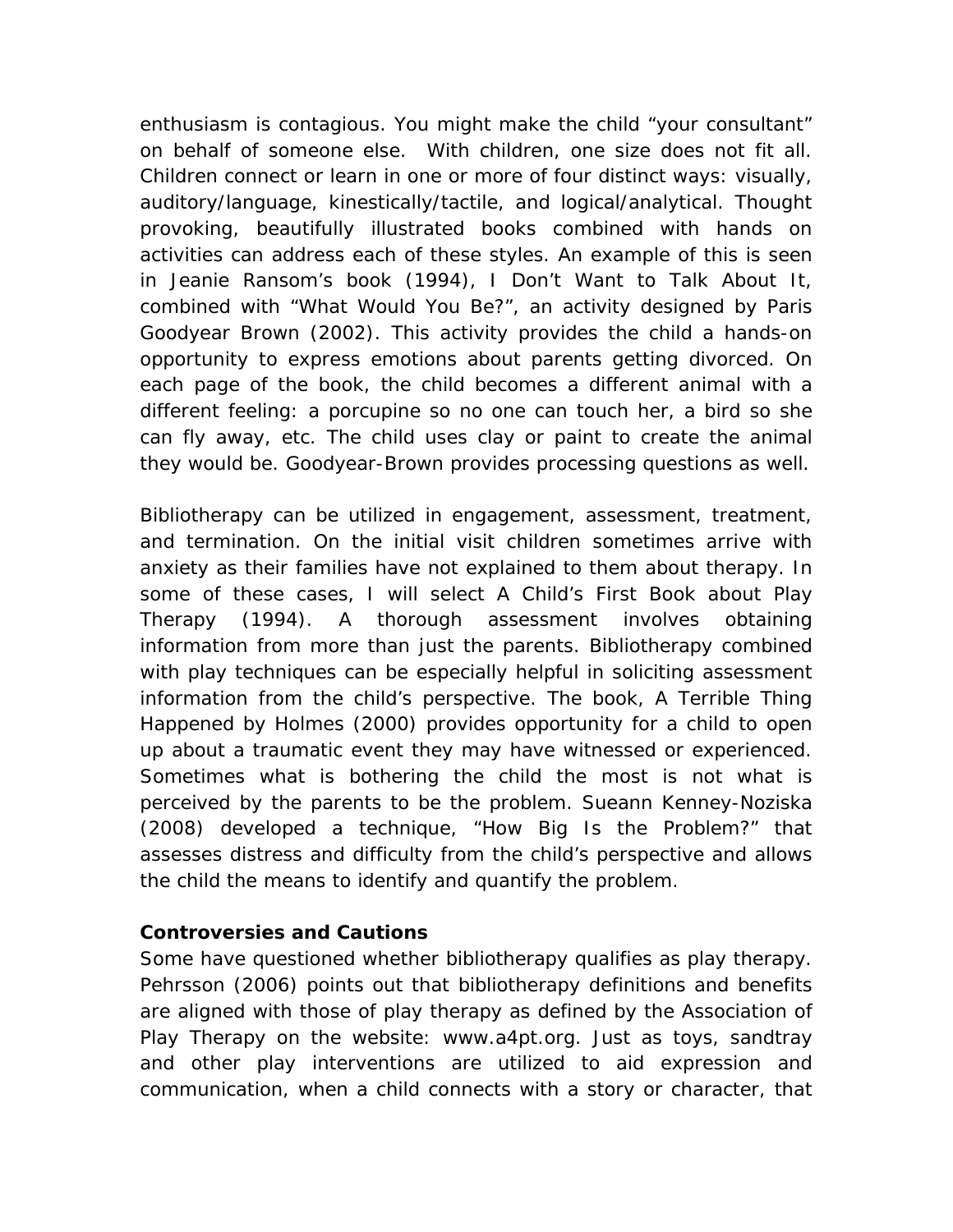child is better able to understand, to verbalize, and play out their innermost thoughts, concerns and feelings.

Some have also argued that there needs to be certification and training requirements for those practicing bibliotherapy. At the least there is a clear need for the therapist to be well prepared and knowledgeable. Hynes and Hynes-Berry (1994) suggest preparation include both relationship building and assessment of client interests and needs. The assessment guides the therapist in selection which involves matching the story and the client. The application can vary from directive to non-directive and more-facilitated to less-facilitated.

Malchiodi and Ginns-Gruenberg (2008) suggest the following six guidelines for using bibliotherapy effectively with traumatized children:

- 1. Preview all books
- 2. Consider the relevance of the story to the child's current situation
- 3. Introduce why the book is relevant
- 4. Consider developmental needs
- 5. Engage the imagination and senses
- 6. Choose books that provide comfort and reassurance

This list is not necessarily all inclusive. An additional guideline that I would add would be to have a solid theoretical foundation. Best practice would suggest that books, like any play interventions, should support the theoretical base of the therapist. Because of the extensive and varied benefits that bibliotherapy provides, it is a good fit for most theoretical frameworks.

McMillen states "All the things that make bibliotherapy powerful in a positive way can make it powerful in a negative way". Let me provide a hypothetical situation. Upon entering the lobby to pick up a client, the mother remarks to the therapist that the child is upset about her dog dying. The therapist remembers that she has a tender book written by Hans Wilhelm, *I'll Always Love You* about a little boy who is grieving the death of his dog. He takes solace in the fact that he told his dog every day, "I'll always love you". Without thoughtful consideration of guidelines and solid familiarity with this story, what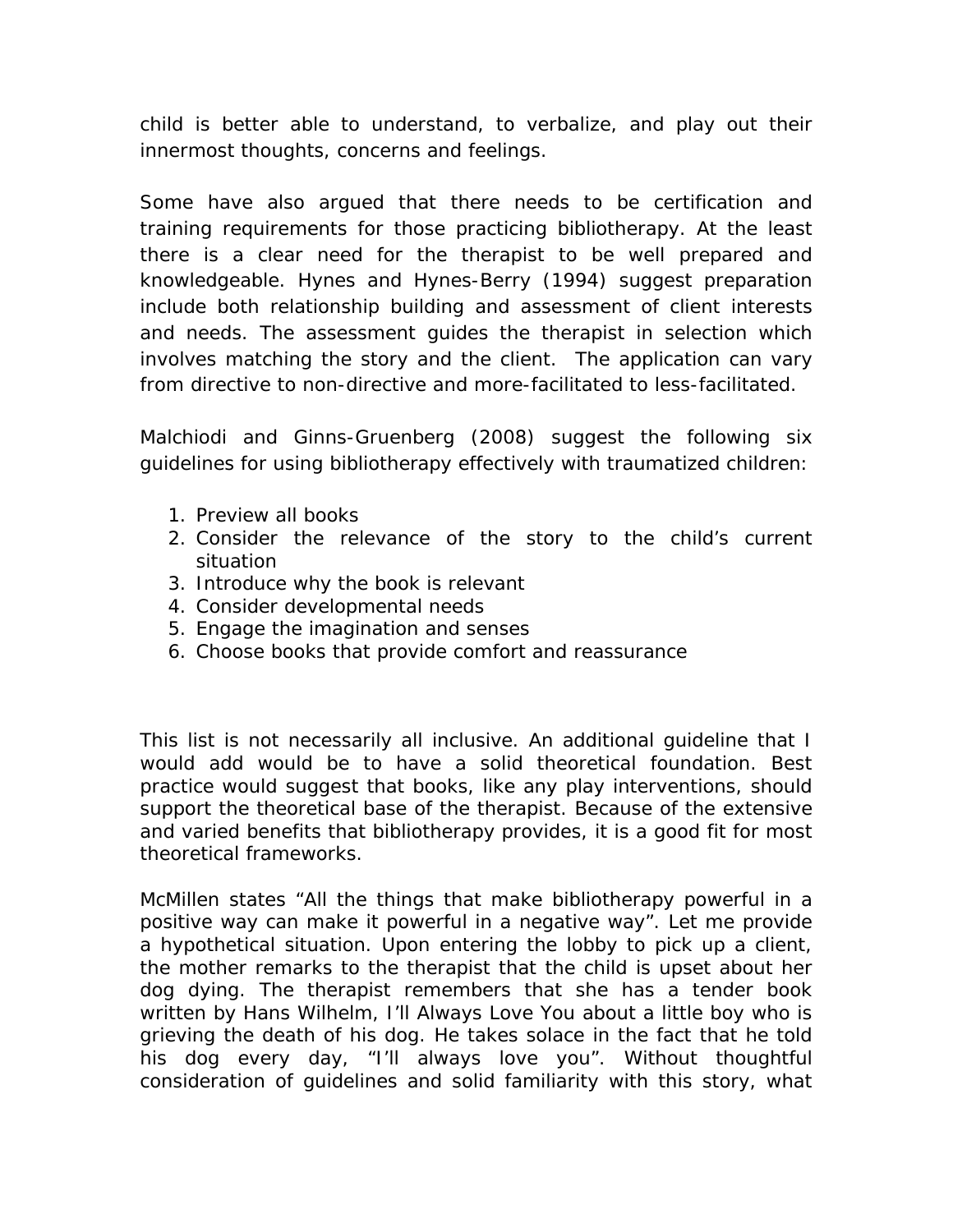damage and distress could be heaped on this child who loved her pet but may not have said "I'll always love you" each day!

Another caution that others have argued is that bibliotherapy should not stand alone but be used as an adjunct to other therapy modalities. After a review of the literature on the effects of bibliotherapy, Riordan and Wilson (1989) concluded the efficacy of bibliotherapy was increased when combined with other play therapy activities. Pehrsson (2006) finds bibliotherapy and play therapy a perfect companion set, stating the emphasis in bibliotherapy is on reception while the emphasis in play therapy is on expression.

## **Dynamic Duo: Bibliotherapy with play therapy activities**

From my practice experience, I find most books lend themselves to being matched with other play therapy activities—some very easily while some require more creativity. In the book, *Ish,* (2004) Ramon loses his joy for drawing when his older brother makes fun of his art. When Ramon complains that his vase does not look like a vase, his little sister declares it looks "vase-ish". Ramon gets his confidence back and begins to make "ish" drawings and even "ish" poems. A natural follow-up activity includes the client drawing or painting their own "ish" art or poetry. *Sailing Through the Storm,* (2004) by Edie Julik is about a sailboat on the water of life, facing violent storms and scary feelings before finding the "Ocean of Peace". It is designed to be interactive with several suggested activities as follow-up. Additional helpful activities might be for the client to make or decorate their own sailboat. The child and therapist might "launch" the boat or the boat could go home with the child at termination as a symbol of the trauma work that was accomplished.

There are a plethora of books containing activities for assessment, treatment and termination on most all issues bothering children. The therapist can also create their own activities. One of my favorite books to use for self-esteem, dealing with bullies and put-downs is *Simon's Hook* by Karen Burnett (2000). Simon is taught by his Grandma Rose how to refuse to "take the hook" when he is the target of teasing and put-downs. This book is delightfully illustrated, and "hooks" the reader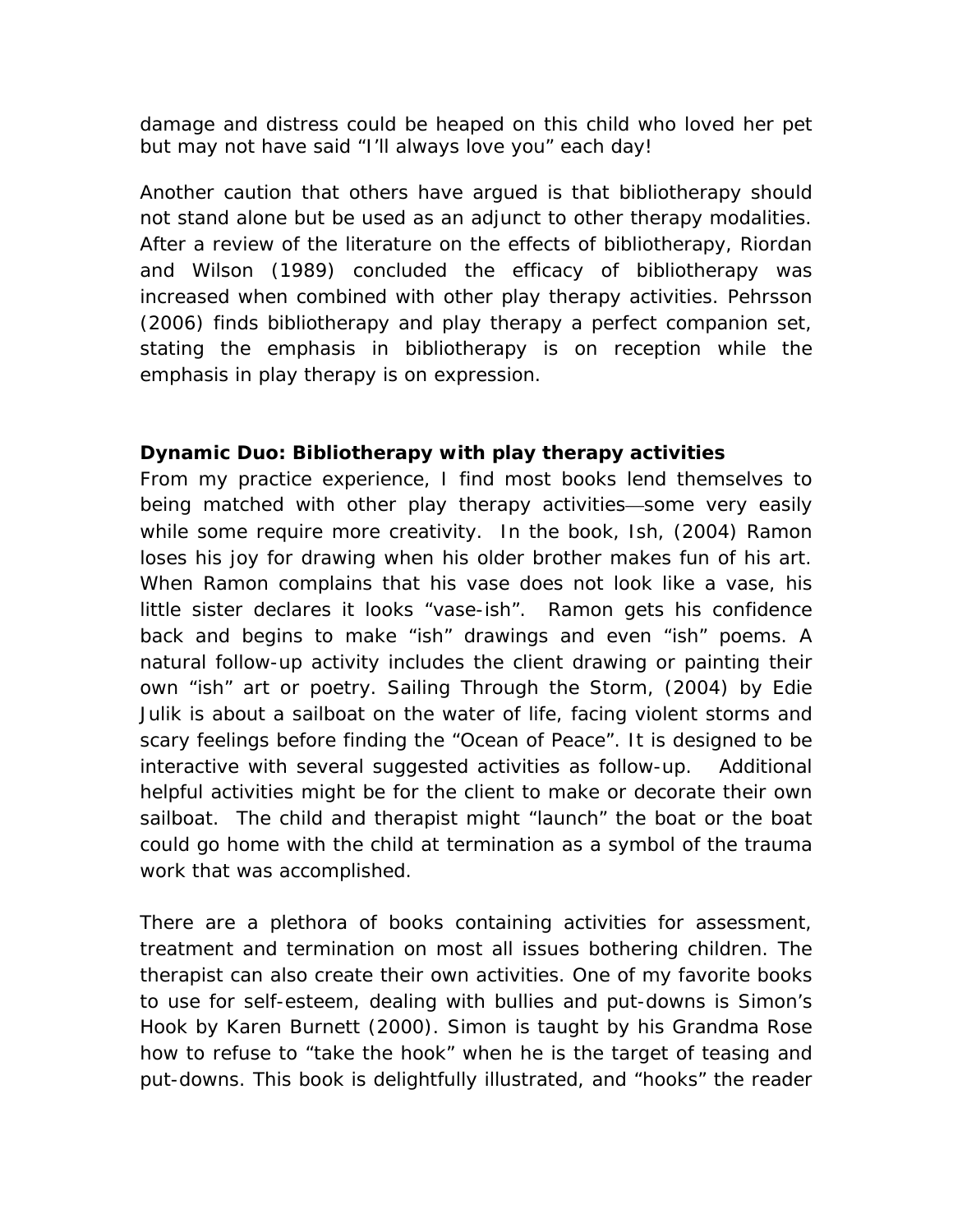with its vivid characters and humor. I match it up with the following activity that I designed to be used specifically with this book:

The therapist and client first read the book, *Simon's Hook*. Then, for each fish the client catches, the client states one of the five solutions (or one of their own) offered in the book to handle put-downs. The child continues to fish but now states an attribute that makes them a "strong fish". The therapist can fish as well and provide attributes and solutions for the child. The activity is then repeated but this time the therapist provides a put-down or "hook"/scenario and the child responds with a solution. Discussion questions can be added which might include: Did someone throw a hook at you today? Did you bite? How can you avoid that hook? What makes you a strong fish? Homework would be to practice solutions throughout the week.

I match it up with an activity called *Strong Fish©* I designed to be used with this book. It requires a large container as the fishing pond, half filled with water, and plastic magnetic fishing rods and magnetic fish. After reading *Simon's Hook,* the therapist first catches a fish and provides a putdown or "hook"/scenario. It is then the client's turn to catch a fish and to provide one of the five solutions (or one of their own) offered in the book to handle the putdown the therapist gave. This is repeated five or six times or until all the fish are caught. Discussion can be added which might include: Did someone throw a hook at you this week? Did you bite? What makes you a strong fish?

Like *Simon's Hook*, this activity seeks to improve coping skills, empowerment, and self-esteem and can be used in individual, family or group therapy.

### **Conclusion**

Bibliotherapy combined with other play therapy techniques maximizes the potential for reaching your client, unlocking hidden feelings and providing engaging ways for expression and understanding of these feelings. As you assess and learn about your client, you can carefully select books and activities to aid them through their therapy journey. In the words of Dr. Suess: "And will you succeed? Yes! You will, indeed! (98 and ¾ percent guaranteed.) Kid, you'll move mountains!"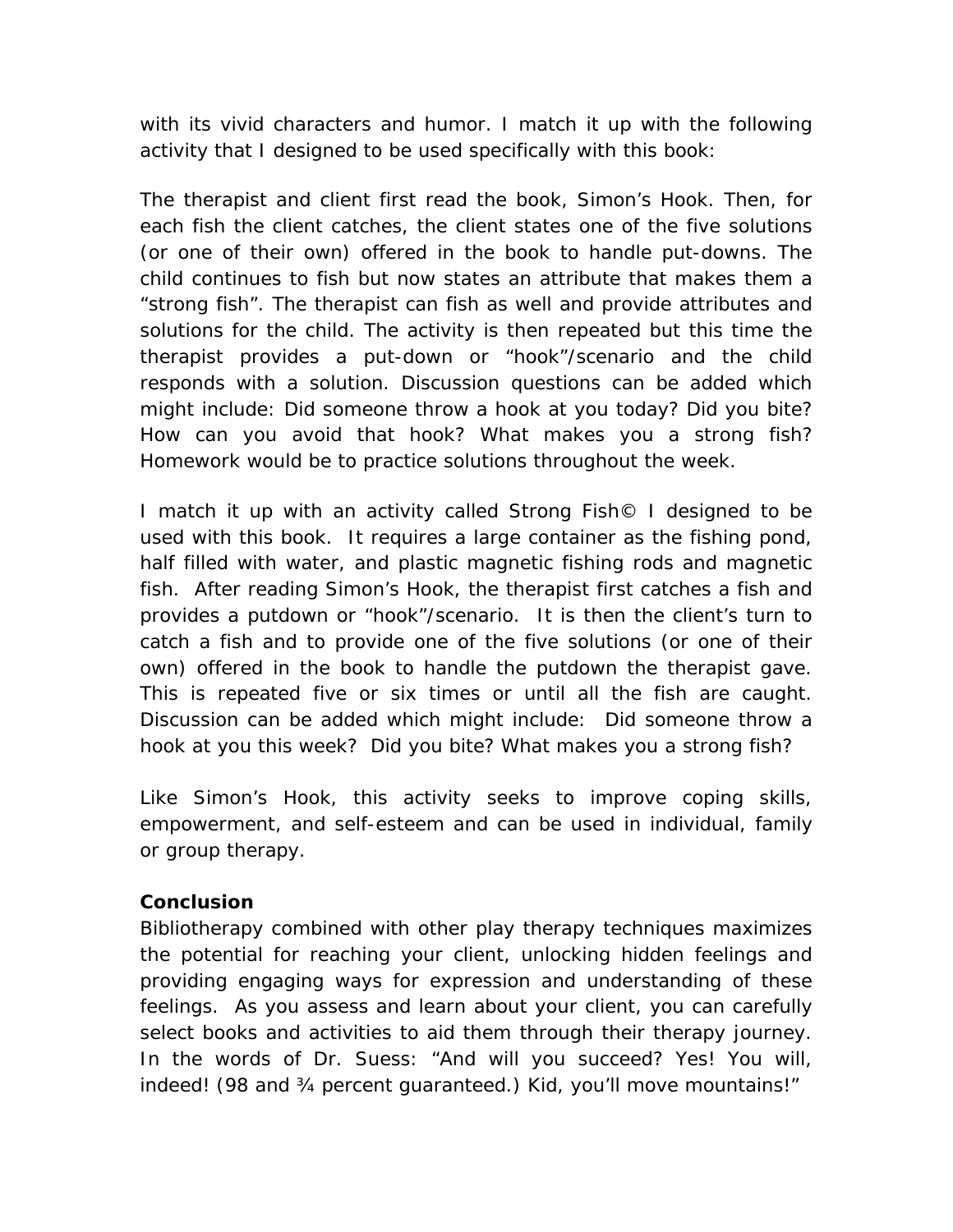#### **References**

Association for Play Therapy. (2010). Retrieved May 30, 2010, from Association for Play Therapy, Inc, Website: www.a4pt.org.

Burnett, Karen. (2000). *Simon's hook: A story about teases and putdowns*. Felton, CA: GR Publishing.

Crisci, G., Lay, M., & Lowenstein, L., (1998). *Paper dolls and paper airplanes: Therapeutic exercises for sexually traumatized children*. Indianapolis: Kidsrights Press.

Goodyear-Brown, P. (2002). *Digging for buried treasure: 52 prop-based play therapy interventions for treating the problems of childhood*. Nashville: Paris Goodyear Brown.

Holmes, M. (2000). A terrible thing happened. Washington, DC: Magination Press.

Hynes, A. & Hynes-Berry, M. (1994). Biblio-poetry therapy, the interactive process: A handbook. St. Cloud, MN: North Star Press.

Julik, E. (1996). *Sailing through the storm*. Lakeville, MN: Galde Press, Inc.

Kenney-Noziska, S. (2008). *Techniques – techniques – techniques: Playbased activities for children, adolescents, & families*. West Conshohocken, PA: Infinity Publishing.com.

Lenkowsky, R. S. (1987). Bibliotherapy: A review and analysis of the literature, *Journal of Special Education*, 2,(2),123-32.

Malchiodi, C. & Ginns-Gruenberg, D. (2008). Trauma, loss, and bibliotherapy In C. Malchiodi (Ed), *Creative Interventions with Traumatized Children* (pp. 171-173). New York: The Guilford Press.

McMillen, P. (2007). Retrieved from Bibliotherapy Education Project@http://bibliotherapy.library.oregonstate.edu.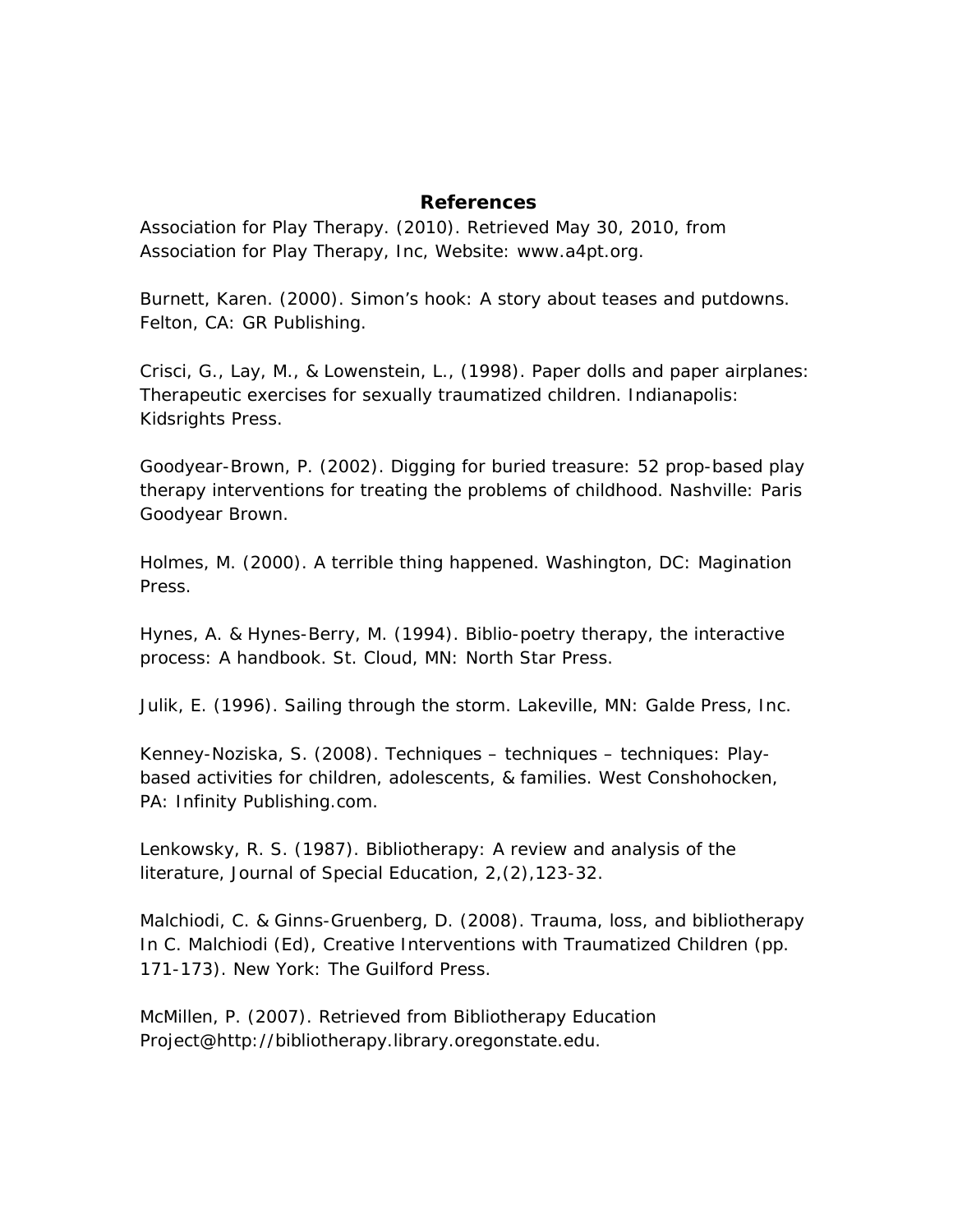Nemiroff, M. &. Annunziata, J. (1994). *A child's first book about play therapy*. Washington, D.C.: American Psychological Association.

Pardeck, J. T. (1994). Using literature to help adolescents cope with problems. *Adolescence*, 29 (114), 421-27.

Patterson, S. & Feldman, J. (1993). *NoNo and the secret touch*. Greenbrae, CA: NSERROC.

Pehrsson, D.E., & McMillen,P. (2006). *Competent bibliotherapy: Preparing counselors to use literature with culturally diverse clients*. CounselingOutfitters.com.

Ransom, J.F. (2000). *I don't want to talk about it*. Washington, D.C.: Magination Press.

Reynolds, Peter (2004). *Ish*. Cambridge, MA: Candlewick Press.

Riordan, R. & Wilson, L. (1989). Bibliotherapy: Does it work? *Journal of Counseling and Development*, 67(9). EJ 396 292.

Shrodes, C. (1955). Bibiotherapy. *The Reading Teacher*, 9, 24-30.

Suess, Dr. (1990). *Oh, the places you'll go!* New York, NY: Random House, Inc.

Wilhelm, H. (1995). *I will always love you*. New York, NY: Crown Publishers, Inc.

### **About the Author**

*Phyllis Hasty,* MSW, LICSW, RPT-S, is a Licensed Independent Clinical Social Worker and Registered Play Therapy Supervisor working with clients from southeastern West Virginia and southwestern Virginia. She maintains a private practice specializing in using play therapy with children, adolescents and families. She works extensively in her community on numerous boards and committees serving those who have experienced abuse, trauma and loss. She has served for nine years on the West Virginia Association for Play Therapy Board, and currently she is President for the second time. She also has served on several committees for the national Association for Play Therapy, and at present is Secretary of the Foundation for Play Therapy. She